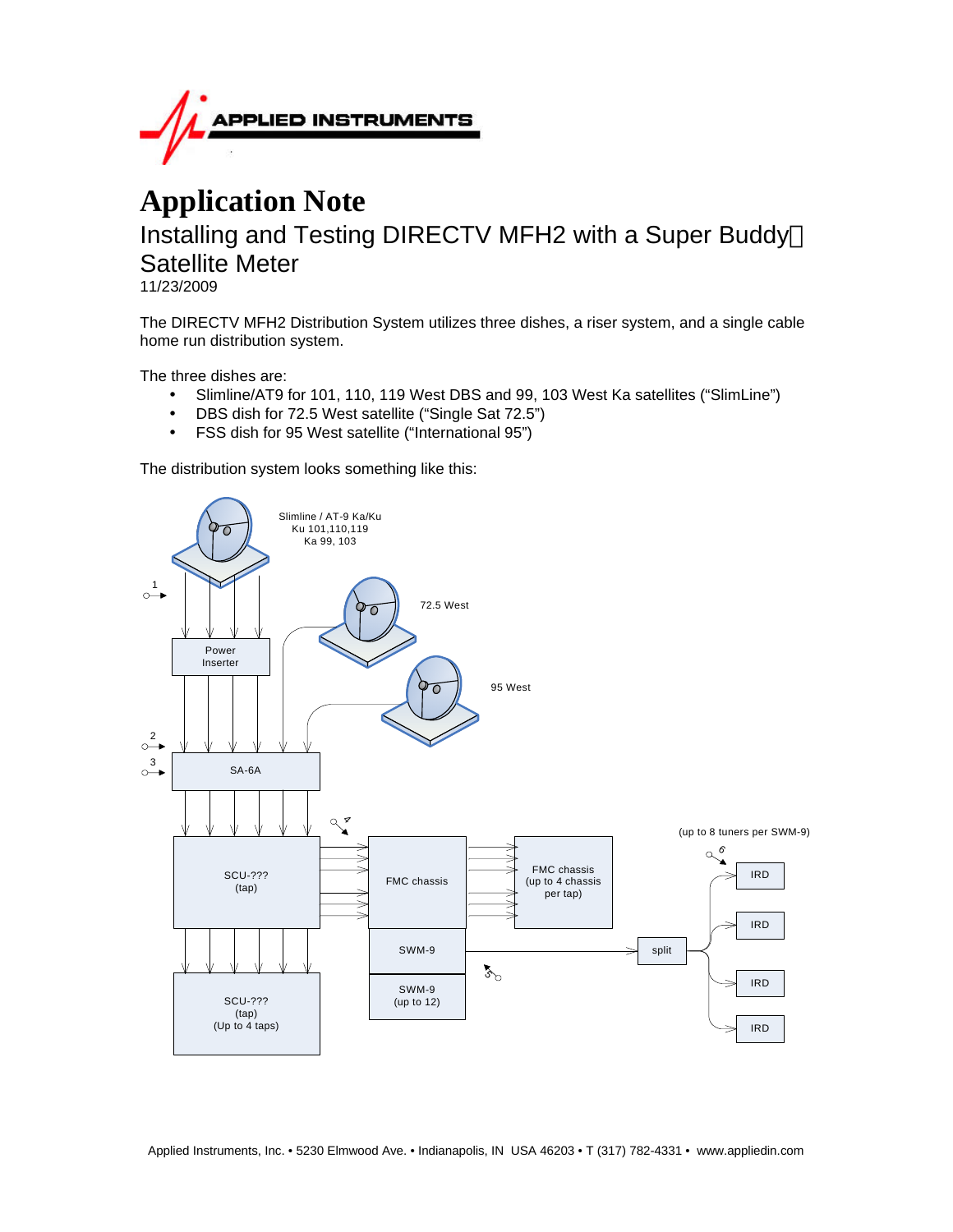## **General Procedure**

Testing the system should include the following steps. The test locations are denoted by numbers on the diagram above.

- 1) Install and point the antennas. Use the Proof of Performance test to record the performance of each dish. Note the signal quality or C/N measurement; you will want to verify that this quality is maintained as the signal is distributed through the system.
- 2) Verify the signal levels and quality at the input to the SA-6A. The levels must be in the correct range for the SA-6A to work properly. The signal levels from the Slimline are frequently too high and must be padded down before the SA-6A or before the power inserter. Verify that the correct satellite feed is present on each cable input to the SA-6A.
- 3) Adjust the SA-6A to ensure the correct levels reach the SCU-??? tap units. Follow the DIRECTV approved procedure.
- 4) Verify the input levels and signal quality at the input to each FMC chassis. Compare the signal quality (or C/N) to the values obtained directly from the dish. If degradation has occurred, backtrack and determine where the degradation was introduced. Overdriving the components is a common way of degrading the C/N.
- 5) Verify the output of each SWM-8 module. When the SWM-8 is first powered up, it goes into a test mode where certain transponders are transmitted on all 8 output frequencies. Compare the signal quality (C/N) for each of these to the quality of the signal input to the FMC chassis.
- 6) Verify each customer drop. With the SWM-8 still in the power-up test mode, repeat the test at each drop to be sure the signal quality is maintained and signal level is adequate for the receivers.

# **Proof of Performance Test**

The Super Buddy's "Proof of Performance" function may be used to record the measurements of all transponders for future transfer to a PC where they may be printed or archived. The general procedure for using the Proof of Performance (PoP Scan) is:

- Verify that a signal lock is obtained.
- Press ID to verify the correct satellite has been obtained.
- Press MENU and select PoP Scan to start collecting data.

The meter will now scan through all the transponders and collect the data for each. When it finishes a summary screen will show the minimum and maximum level and signal quality.

- Press SAVE
- Enter the date
- Enter the location
- Enter your name
- Enter any other comments about the installation (the port number may be useful)
- Press SAVE
- Enter a unique file name (location and port are suggested)
- Press SAVE or ENTER

The meter will save the file in flash storage and reboot.

Use the SatTransfer program to transfer the files to a PC for viewing, printing and archival. This program is described in the Operation Manual.

Page 2 of 10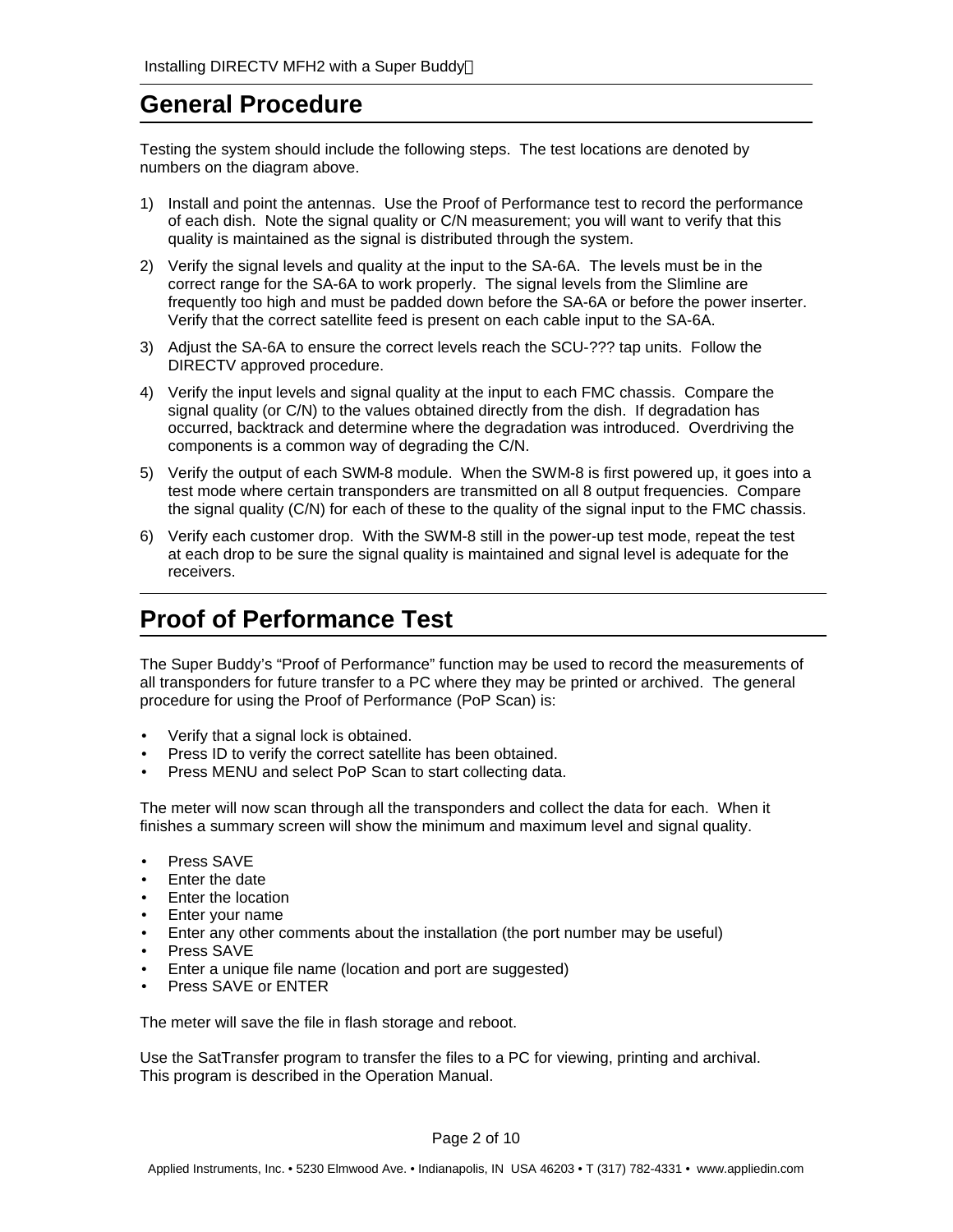# **DIRECTV SL5 KaKu Slimline / Phase 4 AT9 & AU9 Antenna Pointing**

### **DIRECTV KaKu Slimline / Phase 4 AT9 & AU9 Antenna Pointing (LNB model SL5)**

**Connections:** DIRECTV SL5 LNBF Cluster (99°, 101°, 103°, 110°, 119°) connected to top (SIGNAL IN) port of Super Buddy satellite meter with single coax cable.

### **Meter set-up**

Press the **SYST** System soft-key (located near top left corner of LCD screen) to enter the System Setup menu. Then select the following:

- **REGION** your geographic region<br> **SERVICE** DIRECTV
- SERVICE
- SYSTEM **SL5 LNB**
- LNB MODEL defaults to **SL5 LNB** (but user may change to other menu options for LNB model if going through a 6x8 multi-switch and/or if using a wing dish aimed at the 72.5 or 95 satellites)
- SWITCH TYPE defaults to **22 kHz** (may default to DTV6x8 if user has indicated that he is passing signal through 6x8 multi-switch before entering meter)

*To make selections, arrow up or down to the item to change and press Enter, then arrow up or down to the desired option and press Enter*. *Press EXIT or DONE to return to Run Mode*

### **Antenna Pointing**

Install the mast plumb, preset the antenna vertical angle, mount to mast and grossly align azimuth. You may want to use the ZIP zip code look-up feature to obtain rough antenna settings (magnetic compass heading, elevation, and tilt/skew).

After completing the System Setup:

- 1) Press DONE or EXIT to return to the main Run screen.
- 2) Adjust the tilt or skew of the dish based on the parameters provided by the Super Buddy's zip code lookup feature (ZIP soft-key in lower left corner of main Run screen).
- 3) Connect a coax jumper cable from the top (Signal-In) port of your Super Buddy meter to a LNBF output port.

### *To find the 101° satellite:*

- Press the LNB soft-key (located on middle right side of LCD screen) to apply power to the LNB. LNB1 is for the 101° satellite
- Adjust the azimuth and elevation of the dish to optimize the alignment by maximizing the signal level (left bar graph) and signal quality (right bar graph) on the 101 satellite. Align antenna until a LOCK status is obtained.
- After you see LOCK, press ID soft-key (located on middle left side of LCD screen) and verify that the 101 satellite has been found.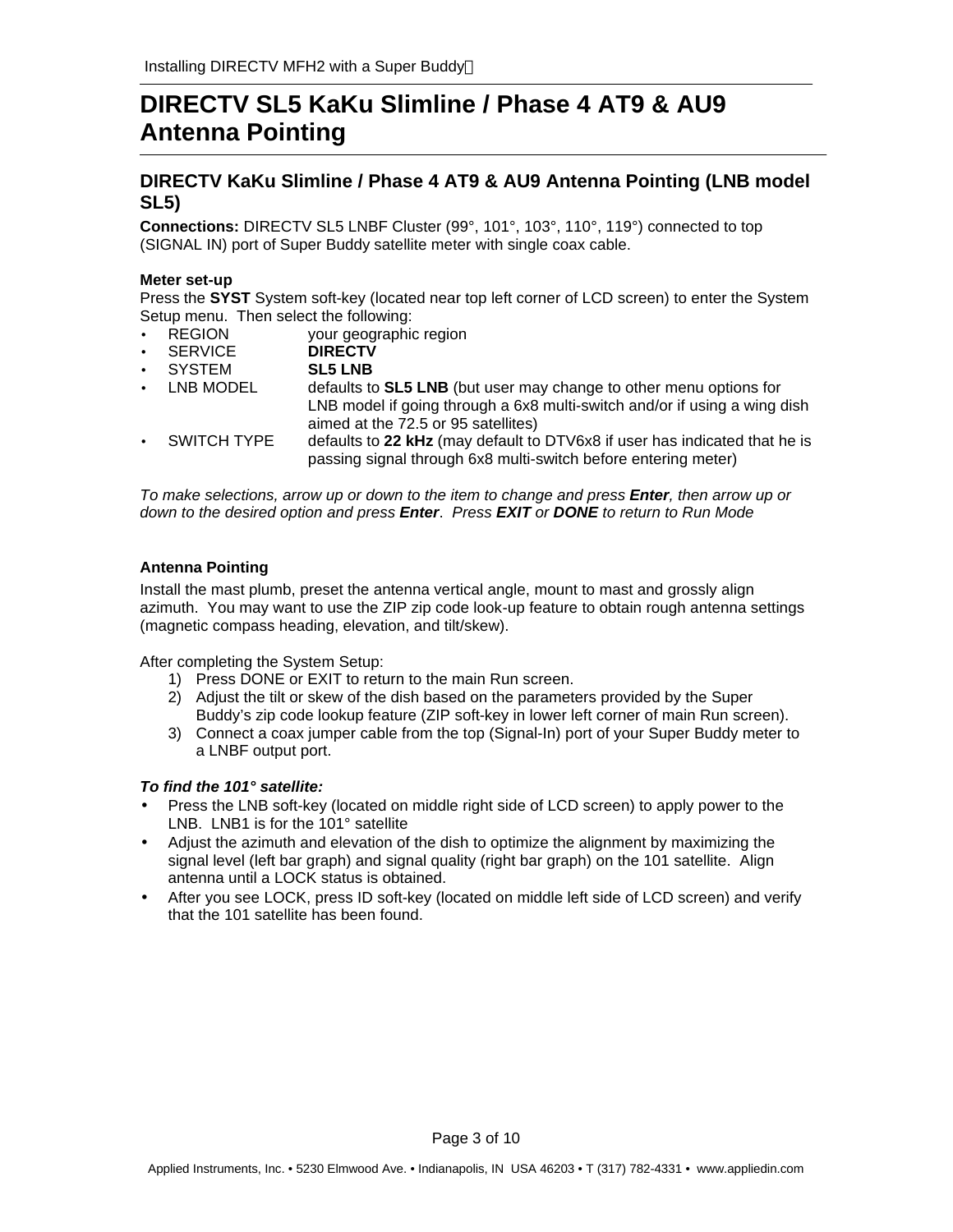### *To check the status of the 119° satellite:*

- Press the LNB soft-key again to switch to LNB2 (22 kHz). LNB2 is for the 110 $^{\circ}$  & 119 $^{\circ}$ satellites.
- Adjust the tilt/skew of the dish to optimize the alignment by maximizing the signal level (left bar graph) and signal quality (right bar graph) on the 119° satellite. Align antenna until a LOCK status is obtained.
- After you see LOCK, press ID soft-key (located on middle left side of LCD screen) and verify that the 119 satellite has been found.

Note: Transponders 22 through 32 of the 110/119 Combo come from the 119 satellite

### *To check the status of the 110° satellite:*

- While still selected on LNB2, use your Up/Down arrow keys to scroll to transponders 8, 10, or 12 of the 110/119 Combo
- Check to make sure you have a LOCK status and a good signal level and C/N value
- Press ID and verify that the 110 satellite has been found

Note: Transponders 8, 10, and 12 of the 110/119 Combo come from the 110 satellite

Now press the LNB power soft-key four times to return to LNB1 (the 101 satellite). Complete the dithering/fine tuning process, adjusting the azimuth and elevation of the dish while looking at the 101 satellite, as directed by DIRECTV. This will ensure good signal reception from all five satellites (99, 101, 103, 110, 119) if your mast/pole is plumb.

DIRECTV has strictly stated that they do NOT want the technicians modifying the alignment of the dish while looking only at the Ka signal level (dBm) because if they improve signal reception from the 103 satellite, they will likely be hurting the alignment on the 99 satellite at the same time. DIRECTV recommends adjusting the azimuth and elevation of the dish while looking at the 101 satellite, adjusting the tilt/skew of the dish while looking at the 119 satellite, and then performing their fine-tuning/dithering process while looking at the 101 satellite. Please refer to DIRECTV's official instructions regarding their dithering/fine-tuning process for more information.

The Super Buddy satellite meter cannot identify and get a LOCK on the DIRECTV 99 & 103 Ka satellites. The Super Buddy can only display signal level (dBm) on your left bar graph for the non-SWM DIRECTV 99 & 103 Ka satellites. The right bar graph (signal quality) will be empty and the meter will NOT indicate a lock status since the Super Buddy meter isn't able to demodulate or obtain a lock on the DIRECTV Ka signals due to the DVB-S2 modulation type and level of encryption. Only the DIRECTV IRD/satellite receiver can show you the signal quality of the 99 & 103 Ka satellites signals because the receiver has been authorized and cuts through the layer of encryption found on the Ka satellites.

### *To check the Ka High Transponders on 99° Spaceway 2*

- Press the LNB soft-key (located on middle right side of LCD screen) multiple times to toggle to LNB3 (99° satellite)
- Press your up/down arrow keys to scroll through transponders 1-6
- Pay attention to the signal level (dBm) on your left bar graph. You can ignore the right bar graph (C/N) since the Super Buddy meter isn't able to demodulate or obtain a LOCK on the DIRECTV Ka signal.

### *To check the Ka High Transponders on 103° Spaceway 1*

- Press the LNB soft-key (located on middle right side of LCD screen) multiple times to toggle to LNB4 (103° satellite)
- Press your up/down arrow keys to scroll through transponders 1-6
- Pay attention to the signal level (dBm) on your left bar graph. You can ignore the right bar graph (C/N) since the Super Buddy meter isn't able to demodulate or obtain a LOCK on the DIRECTV Ka signal.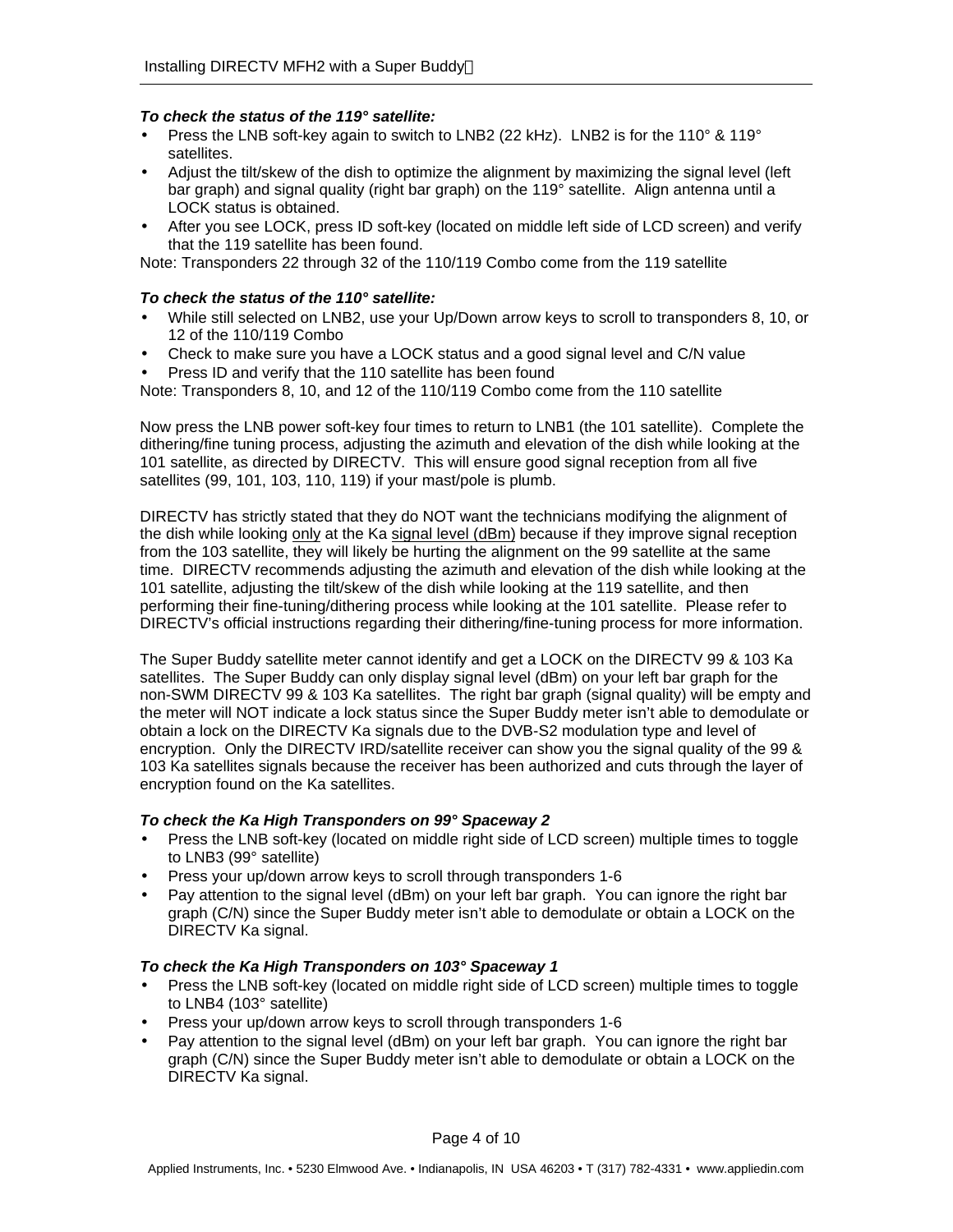Note: the Super Buddy is not able to check the signal level of the Ka Low transponders on either 99 or 103 unless you have a B-Band converter in-line because they are not in the frequency range of the meter. If you have the B-Band converter in-line, you'll need to choose "SL5 w/B-Band" as your System type in the System Setup software menu.

#### *You may choose to use the PoP Scan function of the meter to record the measurements*. Please refer to the operations manual for more info and instructions related to the Proof of Performance scan feature.

### Other Notes:

-It is NOT recommended to keep Super Buddy meter in line while checking receiver status due to attenuation from our circuitry.

Please ensure that you have the latest versions of North American Field Guide, Software, and USA Zip Codes loaded into your meter. If your meter has older versions loaded, please use the FlashUpdate program to update your meter, as described in the Operations Manual.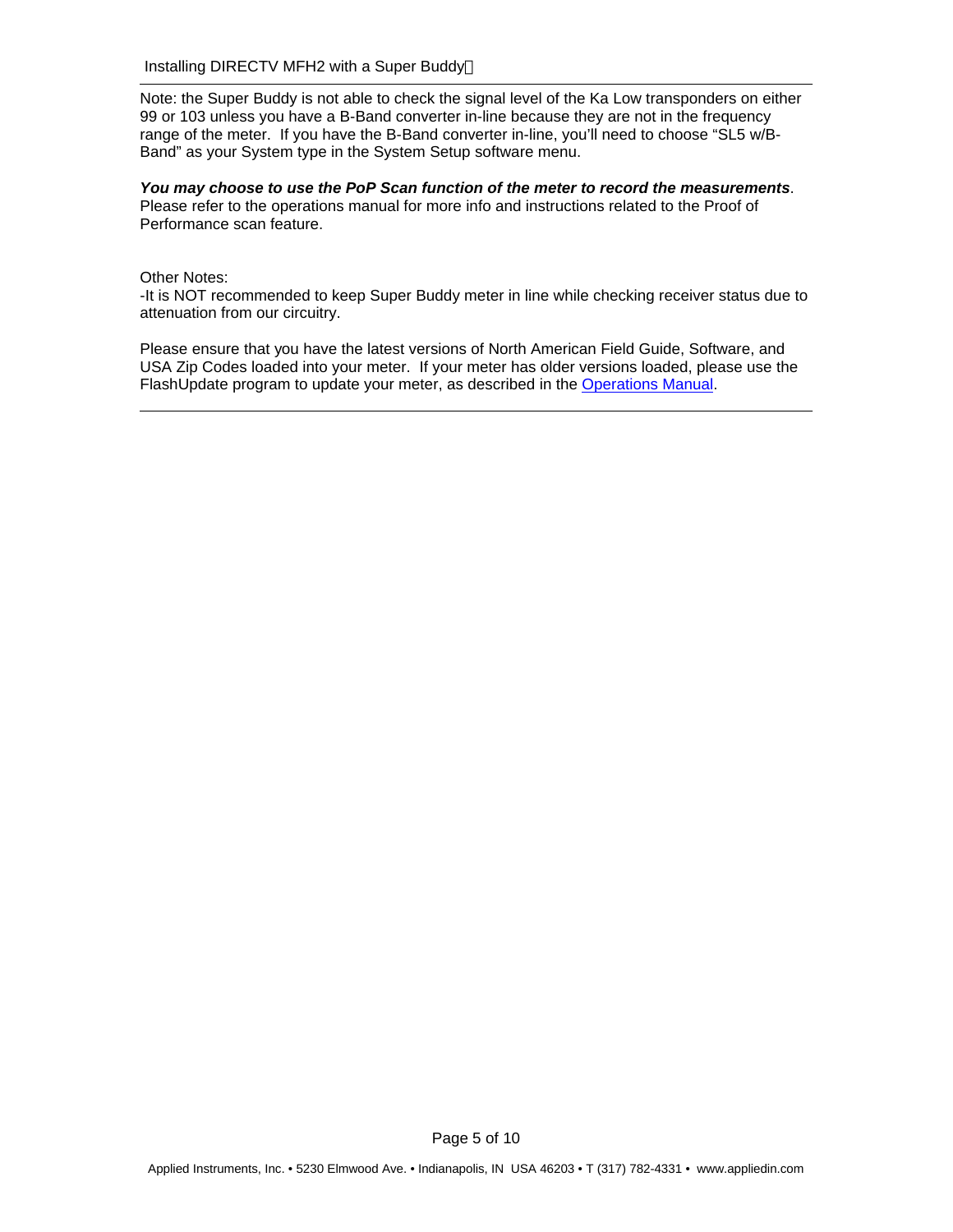# **Single Sat 72.5 Antenna Pointing**

Preset the antenna and mast hardware per the directions of DIRECTV.

**Connections:** Circular LNBF (possibly Eagle Aspen model DTV32+) connected to top (Signal In) port of Super Buddy meter with coax cable

### *Meter Set-Up:*

Push the **SYST** System soft-key to select the following:

- REGION your geographic region
- SERVICE **DIRECTV**
- SYSTEM **Single Sats**
- LNB MODEL **Single Sat 72.5**
- SWITCH TYPE none

*To make selections, arrow up or down to the item to change and press Enter, then arrow up or down to the desired option and press Enter*. *Press EXIT or DONE to return to Run Mode*

### **Antenna Pointing**

Install the mast plumb, preset the antenna vertical angle, mount to mast and grossly align azimuth. You may want to use the ZIP zip code look-up feature to obtain rough antenna settings (magnetic compass heading and elevation).

- Ensure that you have selected the 72.5W satellite. Use left / right arrow keys to select the desired satellite (orbital position displayed in upper left).
- Press the **ZIP** zip code soft-key (located in bottom left of LCD screen), type in the local zip code, and press **ENTER**. Approximate antenna settings will be displayed. Press **EXIT** softkey to return to the main Run screen.

### **Run Mode**

• Press **LNB** soft-key (located on middle right side of LCD screen) to power the LNB.

After selecting the satellite and pressing the **LNB** soft-key to power the LNB:

- Adjust antenna azimuth and elevation to obtain maximum signal level (left bar graph), signal quality (right bar graph), and LOCK status.
- Press the **ID** soft-key to verify the satellite. "ID VERIFIED" means you are pointed correctly.
- If "ID FAILED" is displayed, press **SCAN** soft-key and Super Buddy will find which satellite you are aimed at.
- If desired, you may also use Up/Down arrow keys to scroll through other transponders to check for proper RF signal level and quality.

*Use the PoP Scan function to record the measurements*.

# **International 95 Antenna Pointing**

Preset the antenna and mast hardware per the directions of DIRECTV.

**Connections:** Linear LNBF (possibly Eagle Aspen model P170KU) connected to top (SIGNAL IN) port of Super Buddy meter with coax cable.

### *Meter Set-Up:*

Push the **SYST** System soft-key to select the following:

- REGION your geographic region
- SERVICE **DIRECTV**
- SYSTEM **Single Sats**
- LNB MODEL **Intl 95**

Page 6 of 10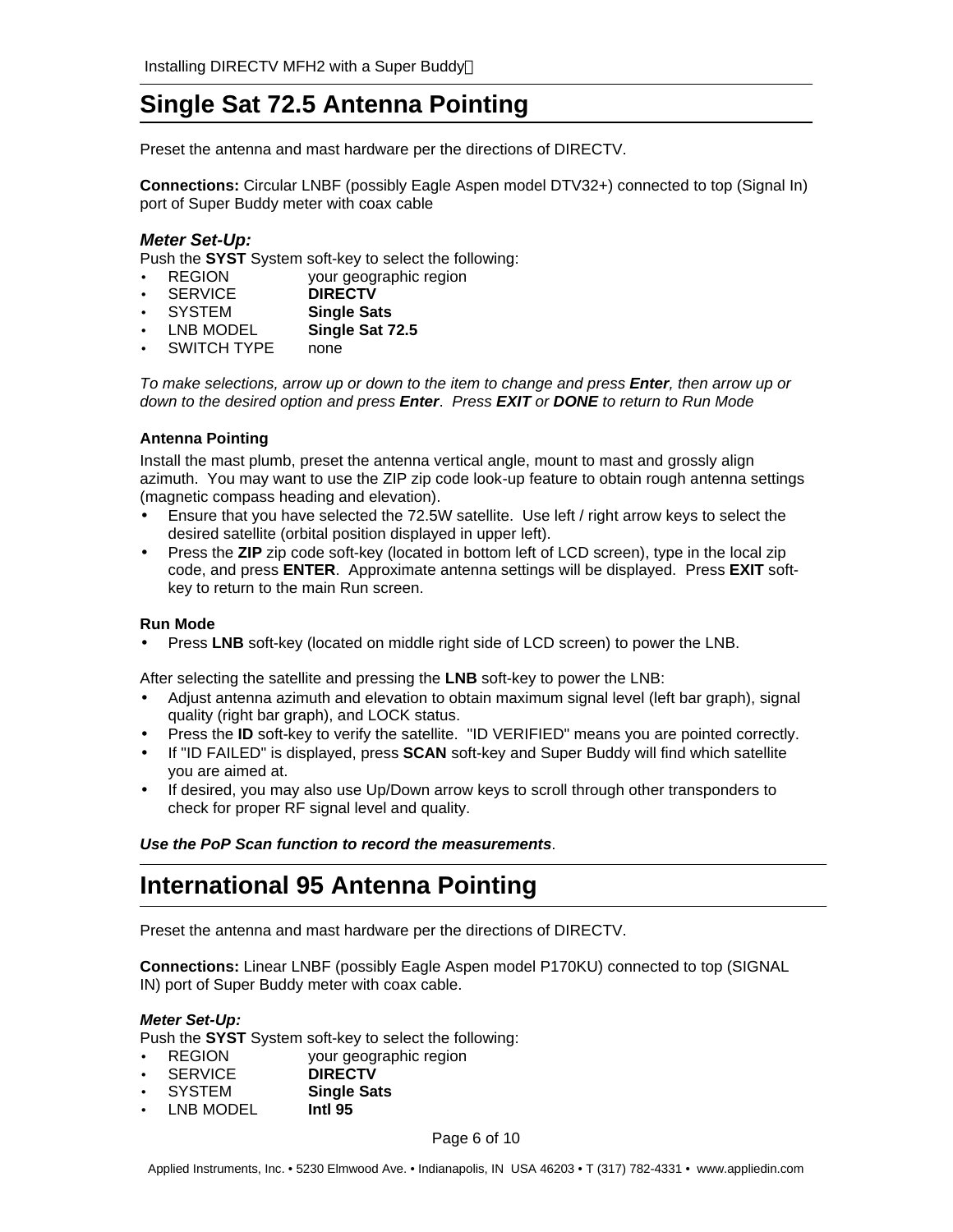### • SWITCH TYPE none

*To make selections, arrow up or down to the item to change and press Enter, then arrow up or down to the desired option and press Enter*. *Press EXIT or DONE to return to Run Mode*

#### **Antenna Pointing**

Install the mast plumb, preset the antenna vertical angle, mount to mast and grossly align azimuth. You may want to use the ZIP zip code look-up feature to obtain rough antenna settings (magnetic compass heading, elevation, and polarization offset).

- Ensure that you have selected the 95W Galaxy 3C satellite. Use left / right arrow keys to select the desired satellite (orbital position displayed in upper left).
- Press the **ZIP** zip code soft-key (located in bottom left of LCD screen), type in the local zip code, and press **ENTER**. Approximate antenna settings will be displayed. Press **EXIT** softkey to return to the main Run screen.

#### **Run Mode**

• Press **LNB** soft-key (located on middle right side of LCD screen) to power the LNB.

After selecting the satellite and pressing the **LNB** soft-key to power the LNB:

- Adjust antenna azimuth and elevation to obtain maximum signal level (left bar graph), signal quality (right bar graph), and LOCK status.
- Rotate the LNB and feed horn assembly (adjusting the polarity offset) to maximize signal level and quality.
- Press the **ID** soft-key to verify the satellite. "ID VERIFIED" means you are pointed correctly.
- If "ID FAILED" is displayed, press **SCAN** soft-key and Super Buddy will find which satellite you are aimed at.
- If desired, you may also use Up/Down arrow keys to scroll through other transponders to check for proper level and quality.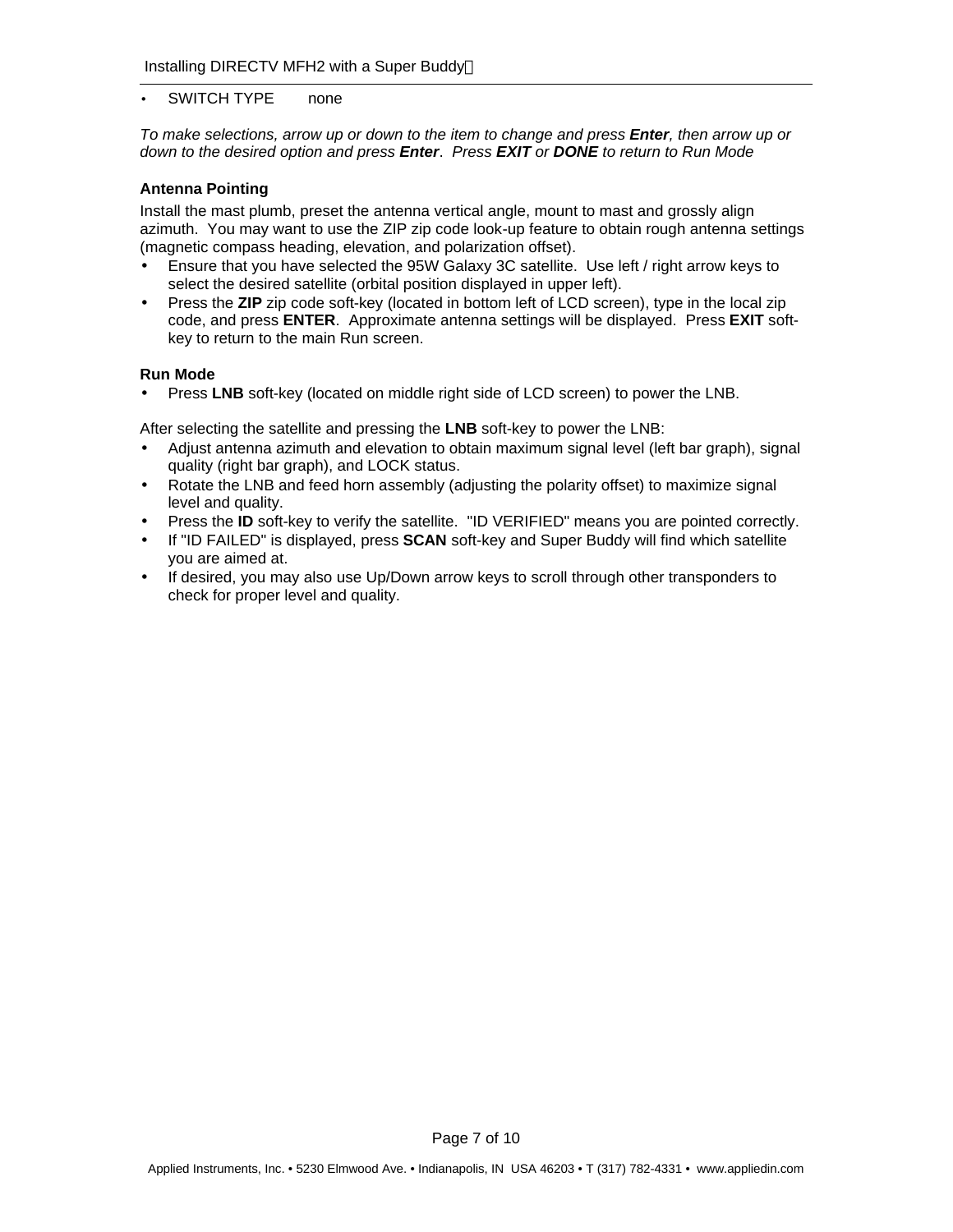# **Riser / Trunk Verification**

When the antennas are properly aligned, verify and document the quality of the signals at the input to the riser system and distribution chassis using the procedure below.

This test is performed at the input to the riser system components, specifically at the end of the cables that connect to the SA-6A amplifier and to the FMC distribution chassis.

#### *Equipment Setup:*

• Disconnect one input cable at a time and connect it to the Super Buddy "Signal In" LNB port (input port on top of Super Buddy meter).

### *Meter Set-Up:*

Push the **SYST** System soft-key to select the following:

- REGION your geographic region
- SERVICE **DIRECTV**
- SYSTEM **MFH-2 Riser**
- LNB MODEL choose the appropriate port **(Port 1 101 even, Port 1 99A even, Port 2 – 101 odd, Port 2 – 99A odd, Port 3 – 119 even, Port 3 – 103A even, Port 4 – 119 odd, Port 4 – 103A odd, Port 5 – 72.5W, or Port 6 – 95W)**
- SWITCH TYPE **none**

To make selections, arrow up or down to the item to change and press **Enter**, then arrow up or down to the desired option and press **Enter**.

Press **EXIT** or **DONE** to return to Run Mode

#### *Verify Port 1*

- Disconnect the cable from the device Port 1 and connect it to the Super Buddy "Signal In".
- Select LNB1 on the meter by pressing the LNB soft-key.

This will set the Super Buddy to use the even transponders from the 101 satellite (labelled Tr 2 through Tr 32) which should be present on this cable.

- Verify that a signal lock is obtained.
- Press ID to verify the correct satellite has been obtained.
- Check some transponder levels and C/N to be sure the signal integrety has been mantained.
- Press MENU and use the PoP Scan to collect and record the data.

Also on this same cable should be the 99 West Spaceway 2 satellite even transponders (labelled Tr 2 through Tr 6). Verify that the signal levels are in the proper range. The signal quality or C/N for the Ka band signals cannot be verified because the meter cannot lock onto the signal format used. The signal level readings however, are still valid.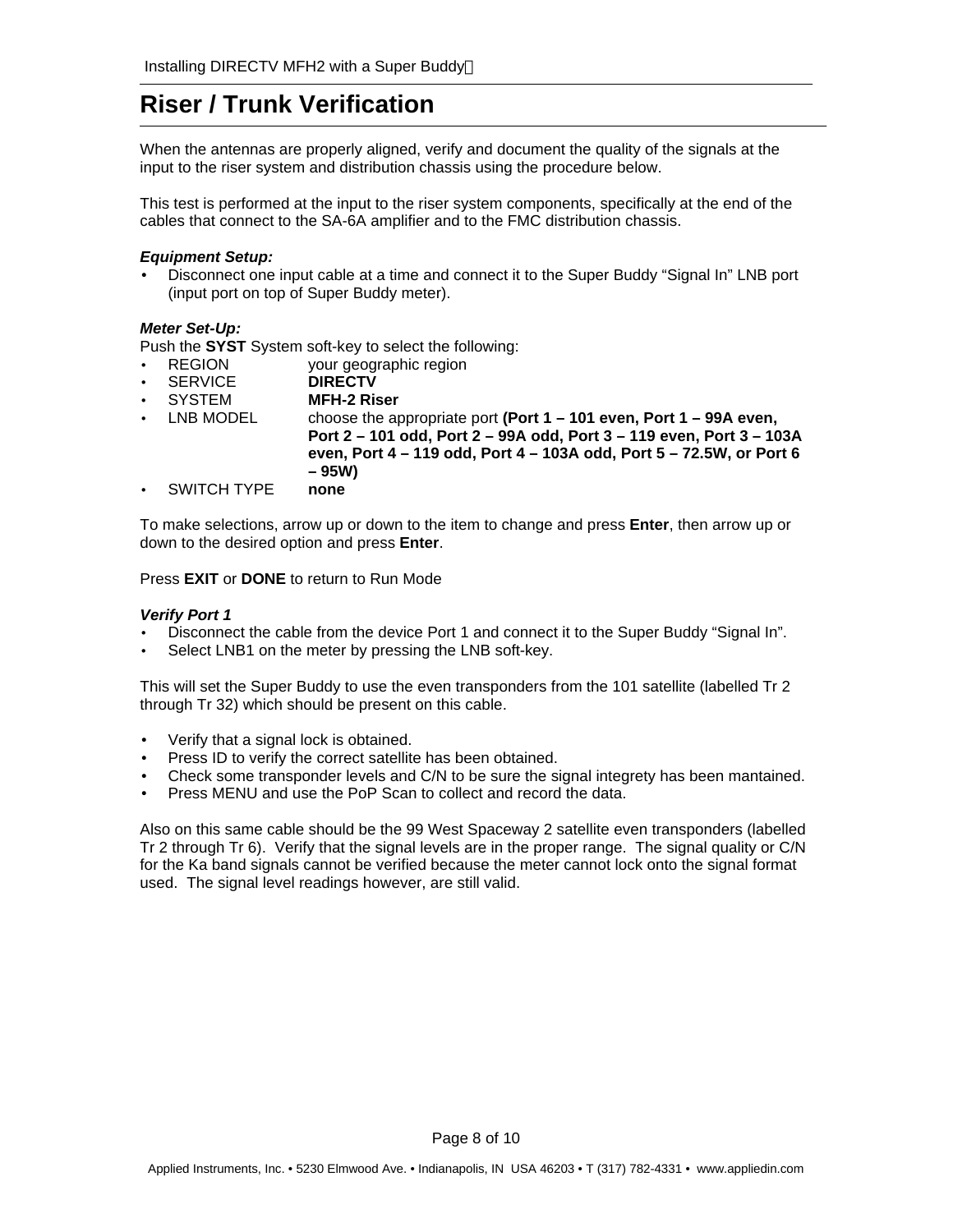### *Verify Other Ports*

Using this same method, verify that the signals on all ports are valid and good.

| <b>Device</b><br><b>Port</b> | <b>Meter</b><br><b>Setting</b> | <b>Satellite</b> | <b>Trans-</b><br>ponders | ID  | C/N<br><b>Quality</b> |
|------------------------------|--------------------------------|------------------|--------------------------|-----|-----------------------|
|                              | 101 even                       | 101              | even                     | ves | ves                   |
|                              | 99A even                       | 99               | even                     | no  | no                    |
| 2                            | $101$ odd                      | 101              | odd                      | ves | ves                   |
| 2                            | 99A odd                        | 99               | odd                      | no  | no                    |
| 3                            | 119 even                       | 110,119          | even                     | ves | ves                   |
| 3                            | 103A even                      | 103              | even                     | no  | no                    |
| 4                            | 119 odd                        | 119              | odd                      | ves | ves                   |
| 4                            | 103A odd                       | 103              | odd                      | no  | no                    |
| 5                            | 72.5W                          | 72.5             | even                     | ves | ves                   |
| 6                            | 95W                            | 95               | even/odd                 | ves | ves                   |

*Use the PoP Scan function to record the measurements*.

# **Customer Drop / SWM Verification**

This test is performed at the customer drop location, or at points in the single-wire portion of the distribution system between the SWM and the receivers.

The SWM module allocates one channel or frequency to each receiver that is connected to it. The receiver requests a specific transponder and the SWM switches that transponder onto the allocated channel. Therefore, only the transponders actually being used are on the output cable and they are not at the normal frequencies.

When a SWM is active, some channels may be in use, others vacant, depending on how many receivers are active on the line. To test this system, it is best to use the SWM diagnostic mode which is enabled when the SWM is powered up. In this mode, the SWM outputs a signal on all channels which the meter can measure to assess the resulting signal quality.

### *Equipment Setup:*

- Power the SWM in question off and then on to put it into the test mode.
- No other receivers should be active at this time.
- Connect a cable from the SWM module to the Super Buddy LNB port. Splitters may be located between the SWM and the Super Buddy.

### *Meter Set-Up:*

Push the **SYST** System soft-key to select the following:

- REGION your geographic region
- SERVICE **DIRECTV**
- SYSTEM **MFH-2 SWM**
- LNB MODEL **SWM-5 or SWM-8**
- SWITCH TYPE **none**

### *Verify Signal*

- Scroll through the 9 channels and compare the signal level and signal quality (C/N) to the values previously measured at the input to the FMC chassis.
- If the signal level is below –65 dBm or the C/N has dropped by more than 1 dB, there is likely a problem upstream from the test point. If you are measuring directly at the output from the SWM, the problem is probably in the SWM module itself.
- If the level and C/N looks good, you may document the performance with the PoP Scan.